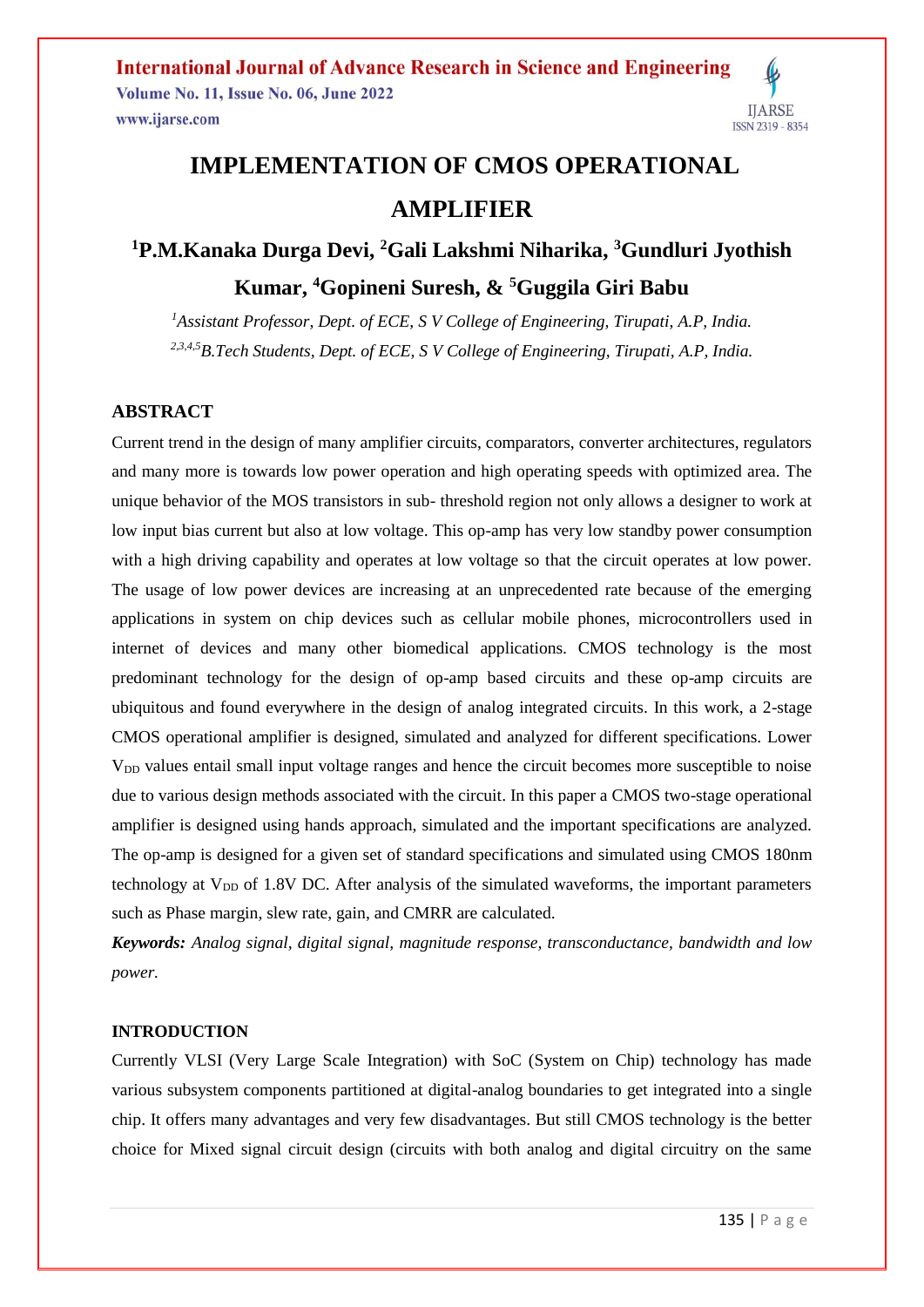silicon substrate), since it offers good power reserves on the digital circuit design side, offers more complex circuit design and also enough combination of various time dependent circuits.

The operational amplifier is undoubtedly one of the most useful devices in analog electronic circuitry. Op-amps are built with vastly different levels of complexity to be used to realize functions ranging from a simple dc bias generation to high speed amplifications or filtering. With only a handful of external components, it can perform a wide variety of analog signal processing tasks. Op-amps are among the most widely used electronic devices today, being used in a vast array of consumer, industrial, and scientific devices. Operational Amplifiers, more commonly known as Op-amps, are among the most widely used building blocks in Analog Electronic Circuits. Op-amps are used equally in both analog and digital circuits. The CMOS Op-Amp (Operational amplifier) is the important building block both in the design of mixed signal circuits and analog integrated circuit design. Operational amplifiers are linear circuit operated devices which performs a wide variety of signal processing operations such as low frequency amplification, carrying out mathematical operations such as addition, subtraction, multiplication, log and antilog functions, differentiation, integration, performing low frequency filtering, high pass filtering, band-pass filtering, and band reject filtering functions, clipping and clamping functions, precise rectification of signals, selective signal inversion circuit, V-I and I-V converters, buffers, high speed comparator circuits, voltage follower circuit, different waveform generators, and zero crossing detector circuits. Various functions are realized using operational amplifiers designed with diverse levels of circuit complexity. The main advantage of operational amplifiers over the discrete components is that they offer better AC and DC characteristics. By connecting less number of passive components external to the operational amplifier, it is able to perform wide variety of operations as specified above in this section. Several works have been discussed in the literature regarding the design and simulation of CMOS operational amplifier with better performance characteristics.

#### **LITERATURE REVIEW**

S.C.D. Cruz et al. designed a programmable system that operates the op-amp tunable for the parameters such as slew rate, magnitude, phase margin and compensating capacitor. This programmable system is operated with digital input data and engaged on op-amp topologies specifically the CMOS two-stage miller compensated op-amp and folded cascode op-amp and implemented in digital CMOS 0.090µm process [1]. Various CMOS amplifiers and its effects on offset voltages and currents, power supply rejection ratio, transient response, stability issues, common mode rejection ratio, voltage gain, input and output impedances, unity gain bandwidth and power dissipation are analyzed in detail in [2]. A six CMOS operational amplifier implemented in 250nm process technology with rail-to-rail output voltage is described in [3]. This paper illustrated the rail-to-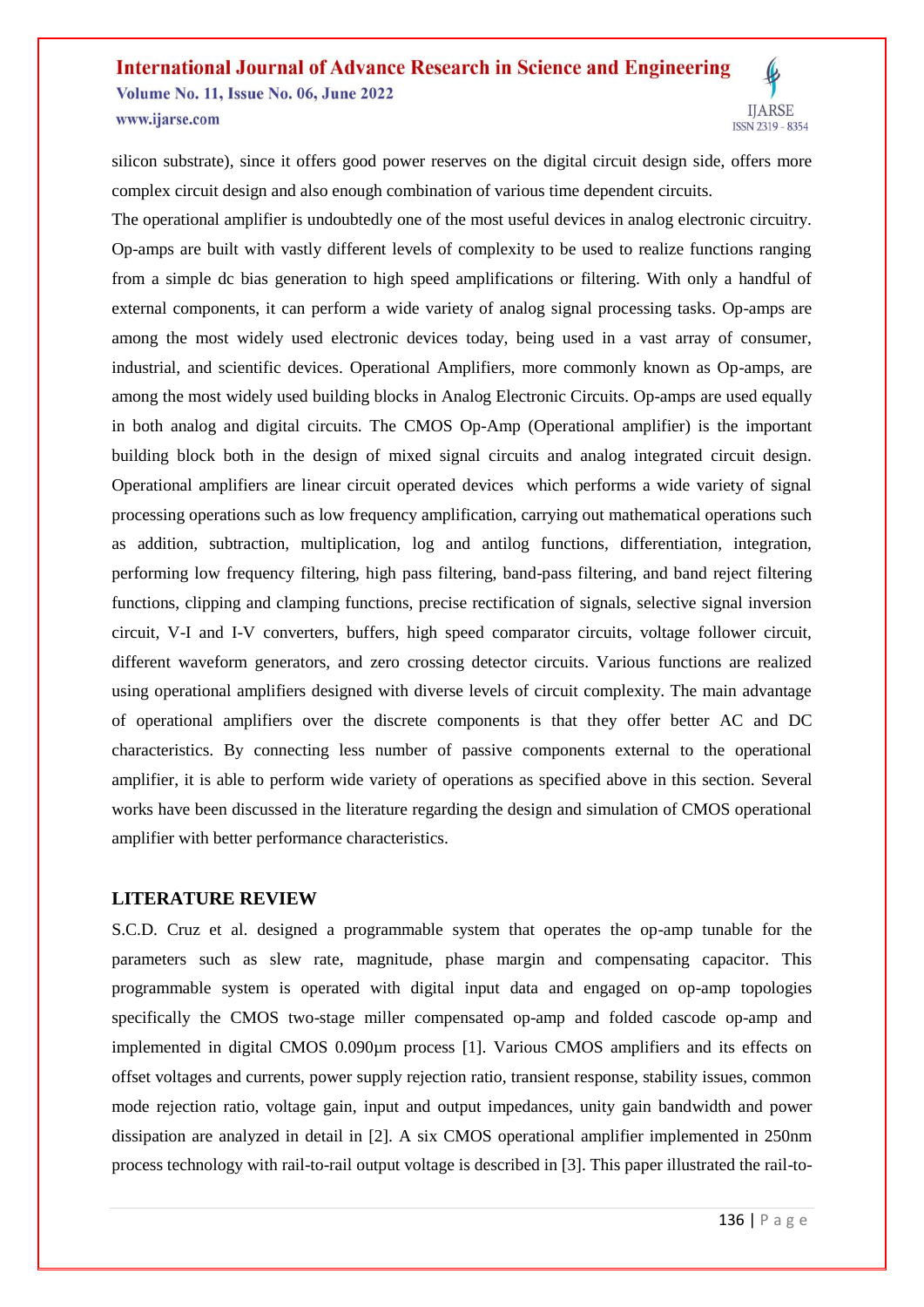rail stage variations on the input common mode voltage range. Chow et al. proposed a one voltage rail to rail amplifier, which uses current driven bulk method for decreasing threshold voltages to reduce orthodox hysteresis problem. The one volt amplifier has been designed to realize as a low pass filter and the simulated results were observed and the gain was found to be 71dB and CMRR of 100dB [4].The design and simulation of a two-stage CMOS op-amp using a null resistance, miller capacitance and a CG circuit is presented in [5]. The designed circuit has been simulated in HPSICE and it shows high unity gain bandwidth(UGB), high CMRR and high slew rate values for high speed applications. Parthipan et al. proposed a high performance CMOS operational amplifier designed and simulated in 0.09µm process technology. The operational amplifier includes a low current buffer block to trade off low power to achieve less propagation delay (ns) [6]. The design and simulation of a fully-differential mode folded cascade mode op-amp containing fully-differential enhancing amplifiers is described in [7]. A common mode feedback circuit realized using switched capacitor logic simulated in 250nm demonstrating a gain of 81dB with 0.68GHz unity gain bandwidth and power dissipation of 30mW is presented in this work. Y. Guo et al. described a novel technique of resizing CMOS amplifiers which is carried out by matching the quiescent currents and small-signal AC conductances [8]. The circuit simulation is performed at 180nm CMOS technology and simulated results show that the amplifier shows elevated performance with respect to area/size of the circuit and operating speed. LAYGEN-II, an enhanced layout generation tool is proposed in [9], whereby the circuit designer specifies the process technology, resizing aspect ratios and layout template consisting of technological specifications. Anisheh.S.M. et al. presented the simulations of a fully-differential CMOS two-stage op-amp circuit, that offers high DC gain values without altering the low power consumption, rail-to-rail output swing voltages, input offset voltages and currents, CMRR, PSRR, unity gain bandwidth values and input referred noise voltages [10]. Xin. Y et al. proposed a high output current CMOS two-stage amplifier circuit comprising of first stage as recycled folded cascode amplifier circuit and second stage as tail current transistor [11]. The circuit is simulated in 180nm CMOS process technology and achieves high values of phase margin and unity gain bandwidth. A wideband operational amplifier simulated with a unity gain bandwidth of 30GHz is presented in [12]. The quiescent currents are modified to achieve the optimized performance parameters. A high speed op-amp for use as comparator circuit is used in [13]. The resolution of the circuit was designed at 4 bits.For most general applications of an opamp a negative feedback is used to control the large voltage gain. The negative feedback also largely determines the magnitude of its output ("closed- loop") voltage gain in numerous amplifier applications, or the transfer function required. The op-amp acts as a comparator when used without negative feedback, and even in certain applications with positive feedback for regeneration. An ideal Opamp is characterized by a very high input impedance (ideally infinite) and low output impedance at the output terminal(s) (ideally zero).to put it simply the op- amp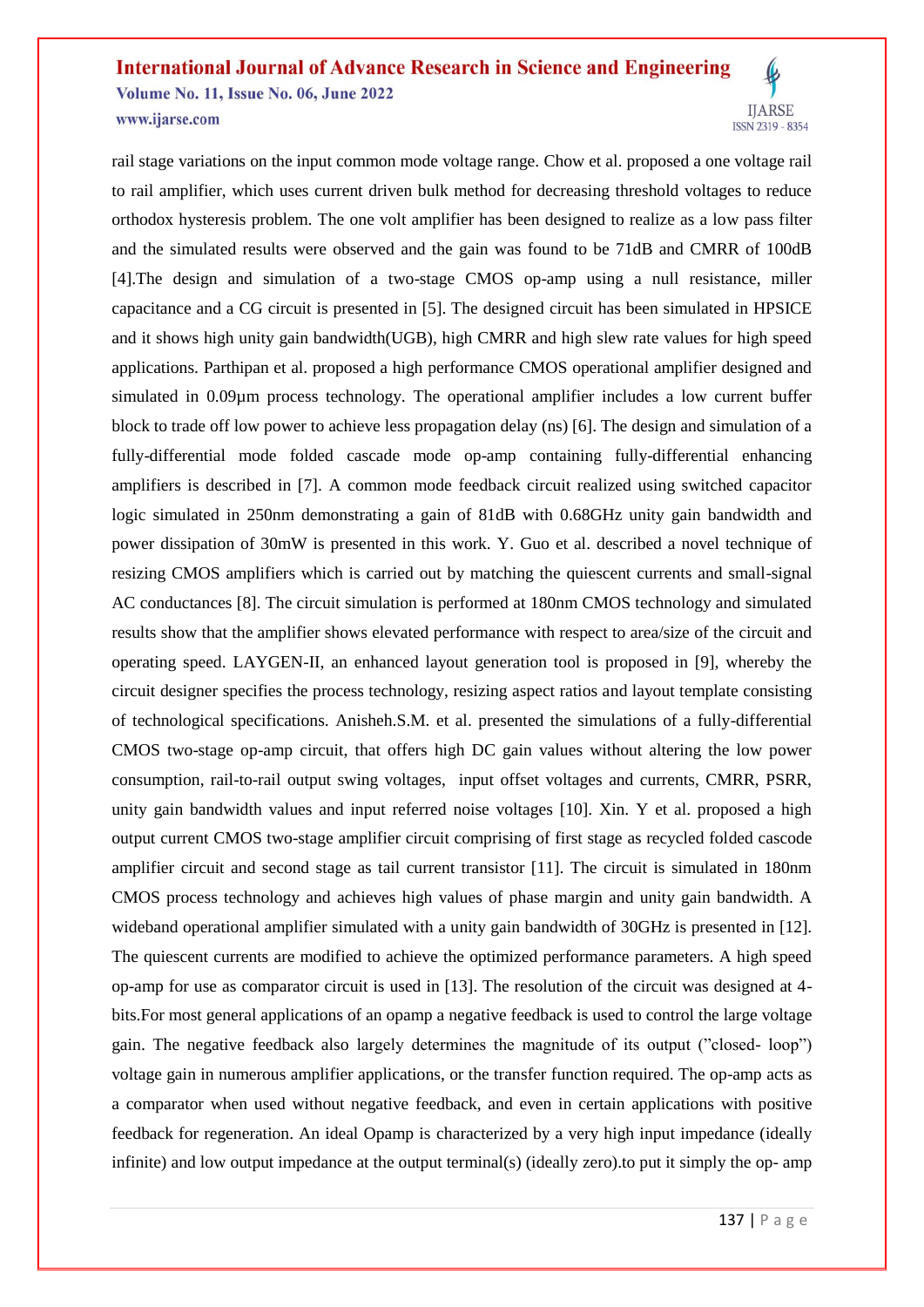is one type of differential amplifier. This section briefly discusses the basic concept of op-amp. An amplifier with the general characteristics of very high voltage gain, very high input resistance, and very low output resistance generally is referred to as an op-amp. Most analog applications use an Op-Amp that has some amount of negative feedback. The Negative feedback is used to tell the Op-Amp how much to amplify a signal. And since op-amps are so extensively used to implement a feedback system, the required precision of the closed loop circuit determines the open loop gain of the system. Op-amps are linear devices which has nearly all the properties required for not only ideal DC amplification but is used extensively for signal conditioning, filtering and for performing mathematical operations such as addition, subtraction, integration, differentiation etc . Generally an Operational Amplifiers a 3-terminal device. It consists mainly of an Inverting input denoted by a negative sign, ("-") and the other a Non-inverting input denoted by a positive sign ("+") in the symbol for op-amp. Both these inputs are very high impedance. The output signal of an Operational Amplifier is the magnified difference between the two input signals or in other words the amplified differential input. Generally the input stage of an Operational Amplifier is often a differential amplifier.

## **EXISTING METHOD**

Op-Amps are electronic circuits that provide controlled gain characteristics, large bandwidth, high input impedance, and higher values of slew rate and low output impedance values. It is the vital circuit in all the electronic gadgets used in our day to day activities. Fig. 1 shows a typical diagram of a two-stage op-amp without buffer circuit [14]. The initial input stage of the op-amp is the differential transconductance stage that forms the input and provides the differential to single ended conversion along with gain. It also improves noise and offset performance. This first stage is connected to the next stage namely another gain stage consisting of a common source stage to provide additional amplification of the signal. This stage is further followed by an output buffer (not shown in Fig.1) circuit, in case the op-amp circuit is supposed to drive a pure large capacitive load such as those used in switched capacitor applications. Suppose if the op-amp circuit needs to drive a low-impedance loads, then the gain stage should be followed by a buffer stage. Using a buffer circuit in the output stage increases the output voltage swing and also minimizes output impedance. In this existing system, the operational amplifier generates unwanted oscillations and exhibits poor stability.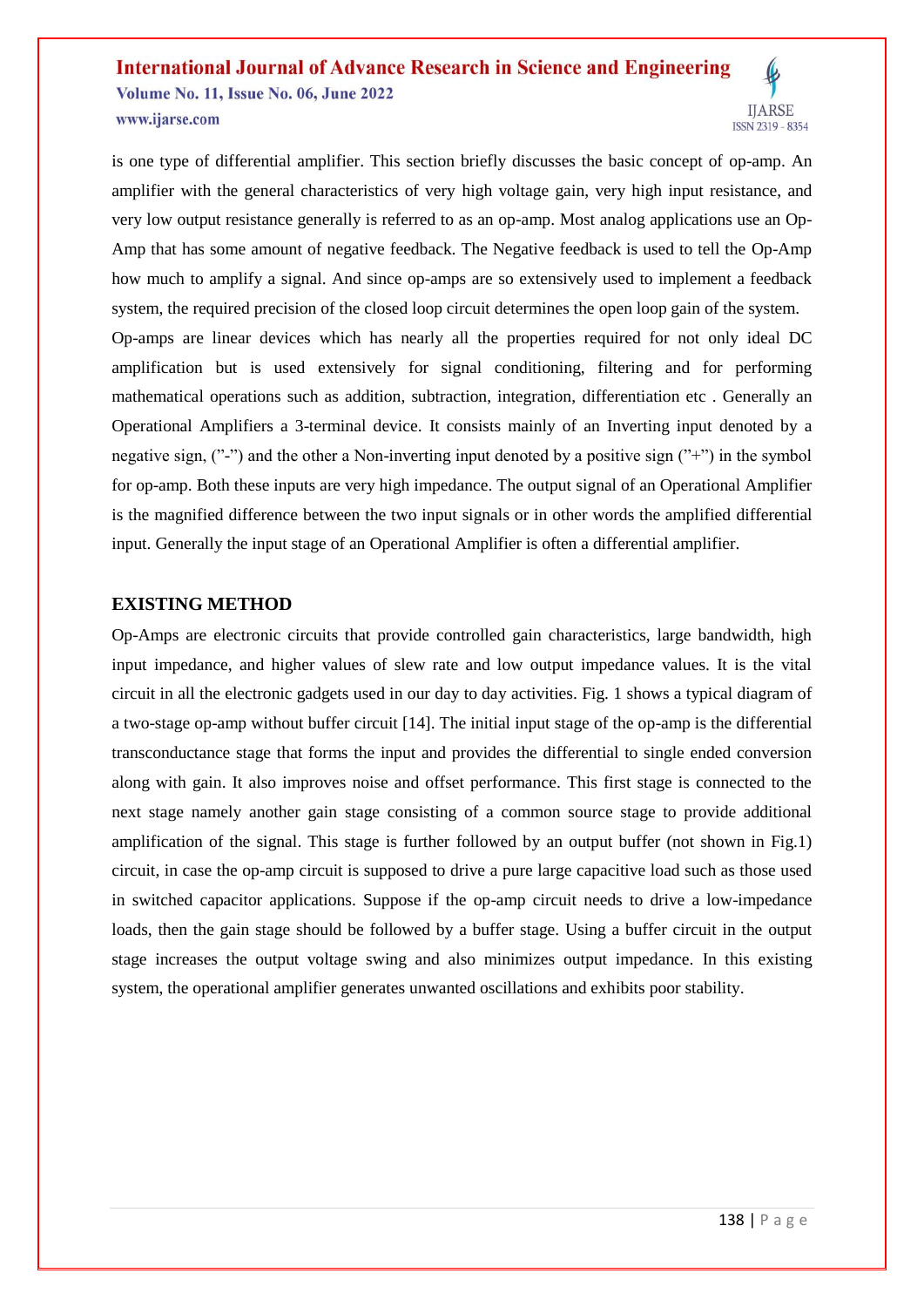## **International Journal of Advance Research in Science and Engineering**

**Volume No. 11, Issue No. 06, June 2022** www.ijarse.com



 $V_{DD}$ M<sub>6</sub> Ń4  $O$   $V_{OM}$ M5 VBias **Vss** 

*Fig 1: Two Stage operational Amplifier*

#### **PROPOSED METHOD**

In order to avoid the unnecessary oscillations and increase the stability of the operation, Miller compensation technique is used. This technique increases the stability, phase margin, DC gain, CMRR, improves bandwidth and PSRR of the operational amplifier. In this we add a compensation capacitor in the feedback fashion. A compensating capacitor  $(C_c)$  is connected from the output of the second stage to the input of the second stage to reduce the gain at large frequencies. This capacitor is essential, as the output voltage tends to oscillate at higher frequencies and hence stability of the opamp circuit is reduced.



*Fig. 2: An op-amp stage indicating different stages*

The capacitor Cc also tends to improve the Phase margin of the circuit, which is very vital in the closed-loop circuit operation. The biasing circuit stage provides the necessary currents and voltages i.e. proper quiescent point for each and every stage in the op-amp circuit to operate in Saturation and triode regions.

This two-stage op-amp comprises of a series connection of voltage to current convert circuit and current to voltage converter circuit. The design of a CMOS op-amp starts with the selection of proper structure. In the next step, quiescent voltages, current and sizing of each transistor is carried out. Lastly the value of compensating capacitor is calculated. A typical CMOS op-amp can be carried out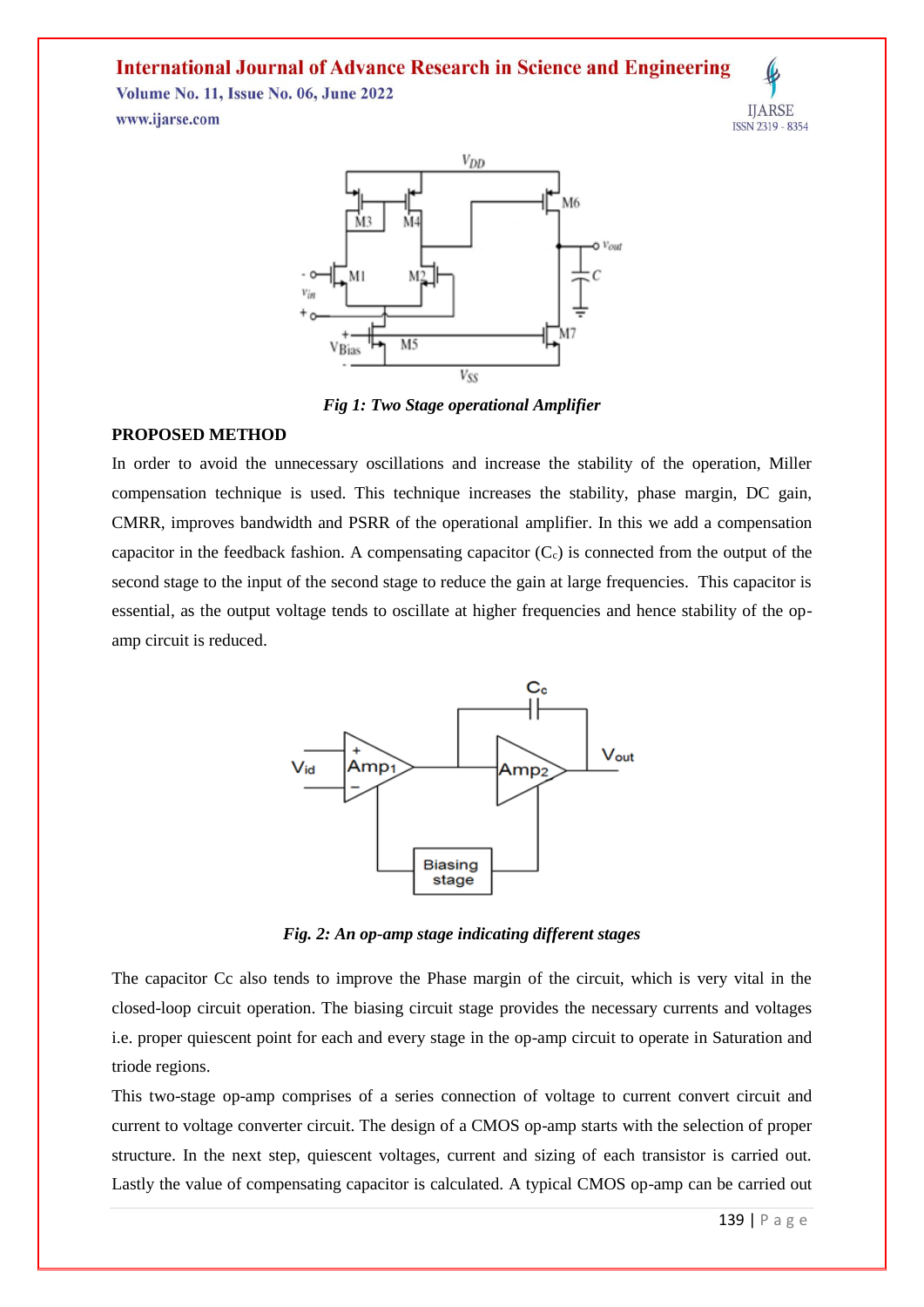using the following steps: (i) Choosing suitable configuration for a given particular application. (ii) Finding the type of compensation circuitry needed to suit the assumed specification at the start of the design. (iii) Hand calculations are performed to find out the device sizes for AC, DC, transient responses, temperature sweep and optimization is carried out using any available computer simulation tools.

| S.No. | Name of the specification                    | Assumed value              |
|-------|----------------------------------------------|----------------------------|
| 1     | <b>V</b> <sub>DD</sub>                       | $+1.8V$                    |
| 2     | Gain                                         | 75 decibels                |
| 3     | <b>Settling Time</b>                         | $\leq 1 \mu s$             |
| 4     | <b>Slew Rate</b>                             | $\geq 60$ V/µs             |
| 5     | Rejection<br>Common Mode<br>Ratio (CMRR)     | $\geq$ 70 decibels         |
| 6     | Phase Margin                                 | $\geq 60$ degrees          |
| 7     | <b>Output Swing</b>                          | $\geq \pm 1.5V$            |
| 8     | Gain Bandwidth product                       | $\geq$ 100Mega Hz          |
| 9     | <b>Power Dissipation</b>                     | $\leq 1$ mW                |
| 10    | <b>Input Common Mode Range</b><br>(ICMR)     | $(-1.5V \text{ to } 2.5V)$ |
| 11    | Rejection<br>Supply<br>Power<br>Ratio (PSRR) | $\geq$ 70dB                |
| 12    | <b>Operating Temperature</b>                 | $(0-100)$ °C               |
| 13    | Offset voltage                               | $\leq \pm 10$ mV           |
| 14    | Technology                                   | 180nm CMOS                 |

### *Table 1: Design Specifications*

## **SIMULATION RESULTS**

The simulation results of the proposed circuit design are presented in this section. The presented CMOS op-amp circuit has been simulated using Cadence Virtuoso tool in 0.180µm technology.

The design has been carried out, supposing that all the MOS transistors are operating in saturation region. Operating point analysis is carried out and various node voltages and currents through the transistor have been calculated. For carrying out the frequency response analysis (both magnitude and phase responses) a 0.1mV input signal is applied at the input side. The magnitude plot and phase plot versus frequency is plotted and presented in Fig. 4. From the simulated graphs, the values obtained are Gain=77dB, Phase margin=65°, and a Gain bandwidth product of 108MHz.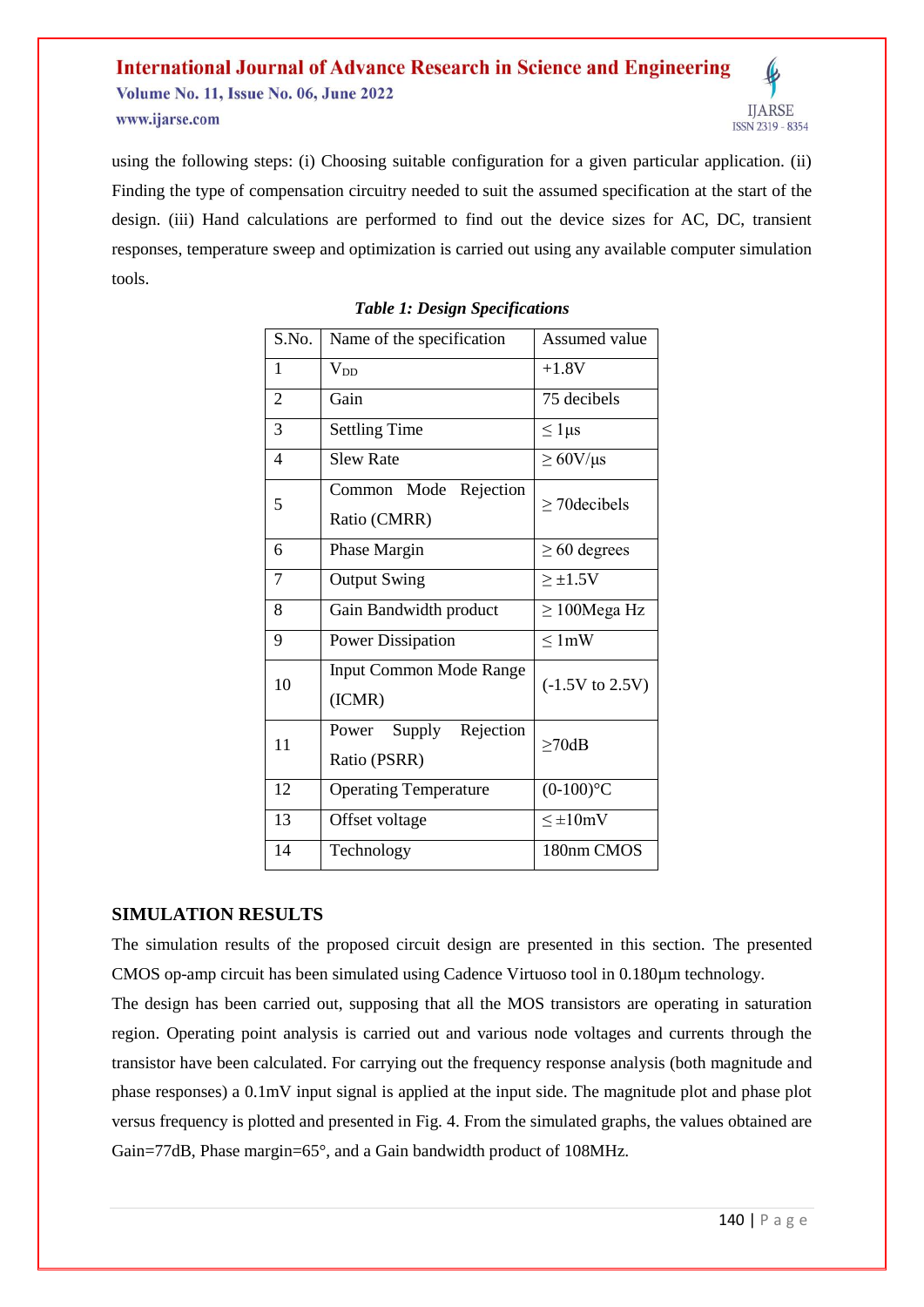The designed CMOS op-amp circuit is simulated using Cadence Virtuoso in 180nm technology and the simulated circuit is presented in Fig. 3.



 *Fig. 3: Simulated CMOS op-amp*



 *Fig. 4: Simulated AC response of the amplifier*

Connect a pulse input to the inverting input terminal of 5µs pulse width and time-period of 10µs. Using transient response analysis the simulated graph is shown in Fig. 5.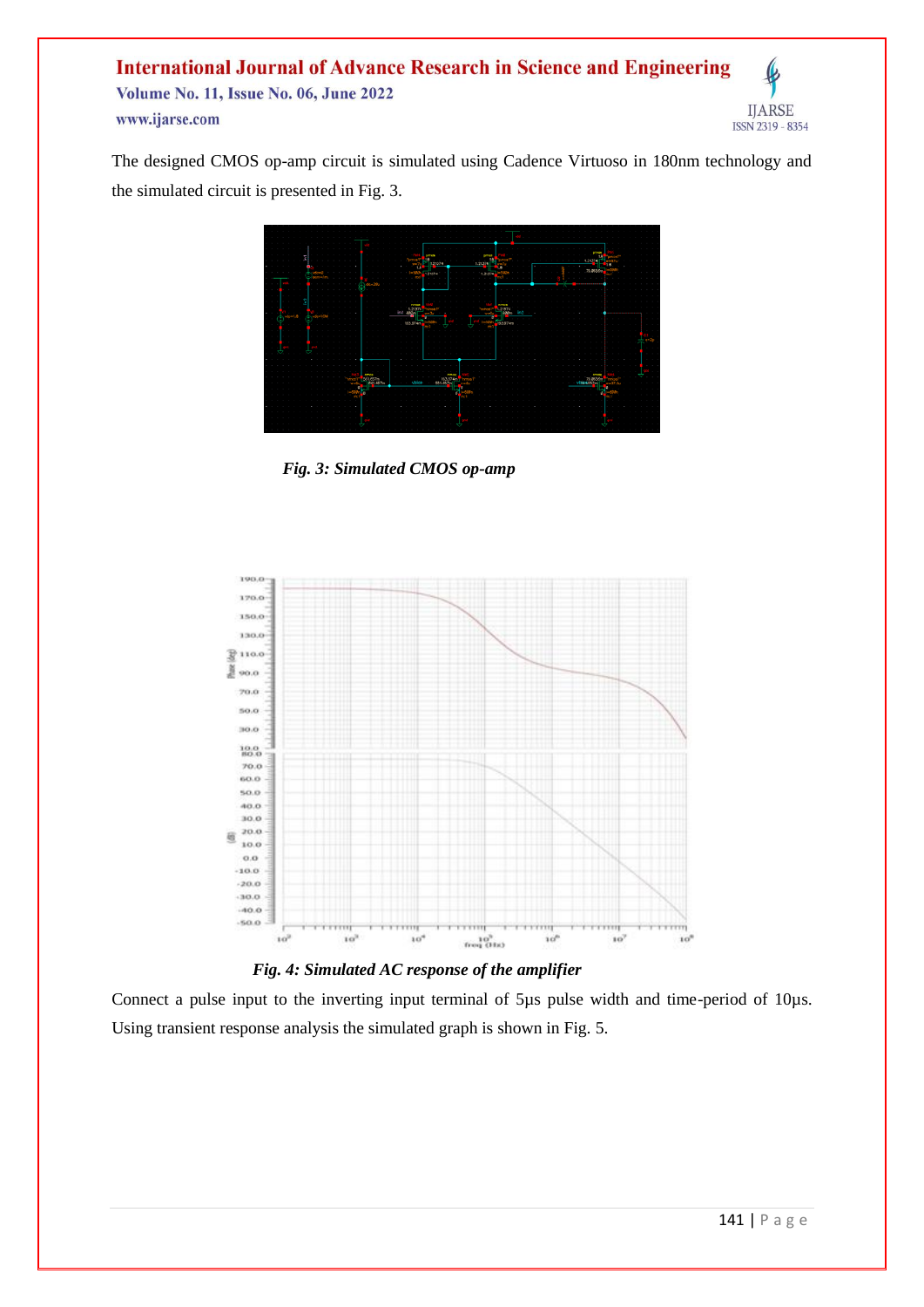# **International Journal of Advance Research in Science and Engineering**

**Volume No. 11, Issue No. 06, June 2022** www.ijarse.com





## *Fig. 5: Transient response calculations*

The simulated transient response for sinusoidal input waveform is presented in Fig.6



*Fig. 6: Transient response graph*

Fig. 7 presents the noise analysis response for various frequencies.



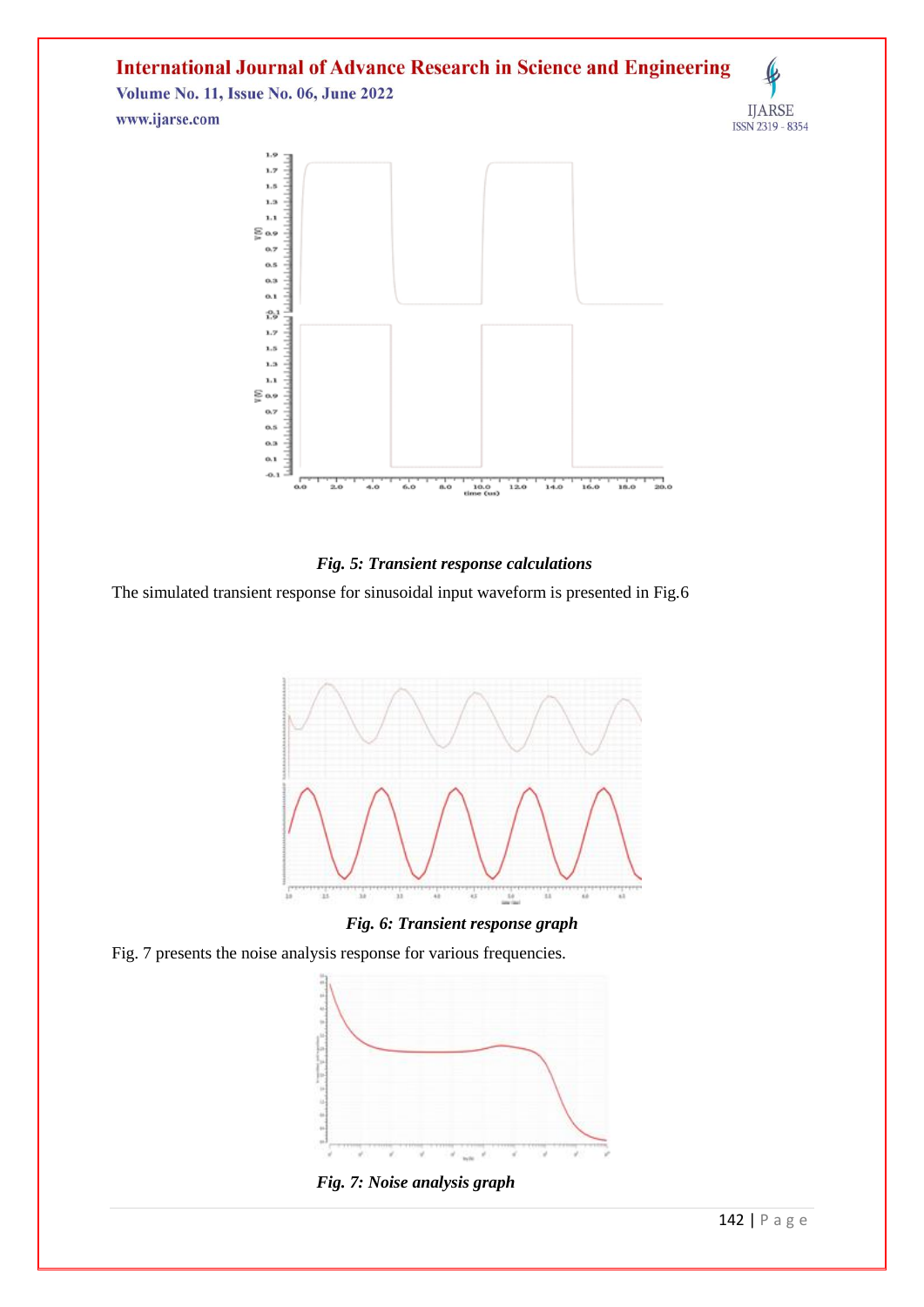## **International Journal of Advance Research in Science and Engineering**

**Volume No. 11, Issue No. 06, June 2022** www.ijarse.com



Table-II presents the simulated values of the CMOS op-amp.

| S.No. | Name of the specification              | Assumed value     |
|-------|----------------------------------------|-------------------|
| 1     | Gain                                   | 77 decibels       |
| 2     | <b>Settling Time</b>                   | $0.38\mu s$       |
| 3     | <b>Slew Rate</b>                       | $55.8$ V/ $\mu$ s |
| 4     | Common Mode Rejection<br>Ratio (CMRR)  | 66 decibels       |
| 5     | Phase Margin                           | 78 degrees        |
| 6     | <b>Output Swing</b>                    | $\pm 1.7V$        |
| 7     | Gain Bandwidth product                 | 90Mega Hz         |
| 8     | <b>Power Dissipation</b>               | 0.76mW            |
| 9     | Power Supply Rejection<br>Ratio (PSRR) | 63dB              |

#### *Table II: Simulated values of op-amp design*

#### **CONCLUSION**

The presented work related to the design aspects, simulation and analysis of two-stage CMOS operational amplifier is carried out in 180nm CMOS technology and has been optimized for certain important specifications such as gain, high linearity, bandwidth, slew rate, settling time and area. The circuit uses a compensating capacitor due to which stability of the op-amp increased to a large extent. From the obtained values, as the value of compensating capacitor decreases, the gain bandwidth product increases for a particular process. All the transistors were made to operate in the saturation region. After analysis and comparison, it was found that there was a slight difference in the hand calculations and simulated results. Still if any further increase in gain is required, it can be accommodated by adding another common source stage with appropriate biasing circuit. By using a double-ended output at the output side, voltage swing can be enhanced. Also by increasing the bias currents of the CMOS stages, the unity gain bandwidth can be still increased to a bigger magnitude.

## **FUTURE SCOPE**

By using a double-ended output at the output side, voltage swing can be enhanced. Also by increasing the bias currents of the CMOS stages, the unity gain bandwidth can be still increased to a bigger magnitude.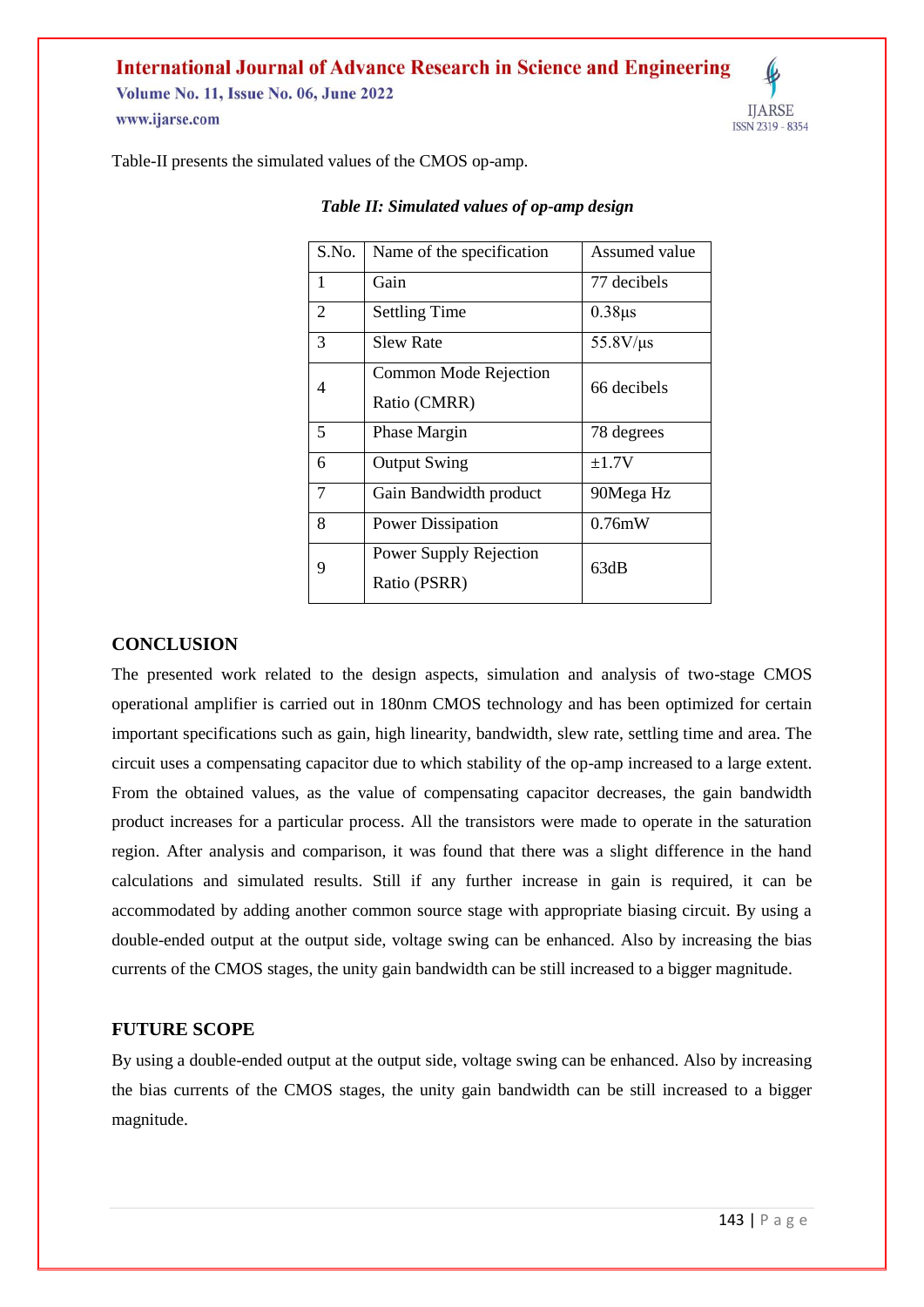## **REFERENCES**

- 1. Dela `Cruz.S.C., "Design and implementation of operational amplifiers with programmable characteristics in a 90nm CMOS process," European Conf. on Cir. The. & Des., 2009, pp. (209-212).
- 2. Gray .P.R. and Meyer.R.G., "MOS operational amplifier design-a tutorial overview," in IEEE Jour. of Solid-State Circs., vol. 17, no. 6, pp. (969-982), Dec. 1982.
- 3. Lorenzo.M.A.G et al., "Design and implementation of CMOS rail-to-rail operational amplifiers," Intern. Symp. on Comms. and Infor.Techns., 2007, pp. (61-66).
- 4. Chow.H and Weng.P, "A Low Voltage Rail-to-Rail OPAMP Design for Biomedical Signal Filtering Applications," Fourth IEEE Internl. Symp. on Electr. Des., Test and Apps., 2008, pp.(232-235).
- 5. Sadeqi.A et al., "Design Method for Two-Stage CMOS Operational Amplifier Applying Load/Miller Capacitor Compensation" Computational Research Progress in Applied Science & Engineering, Trans. of Electrical, Electronic and Computer Engg. Vol. 6 (2020), pp.(153– 162).
- 6. Parthipan. A et al., "A High Performance CMOS Operational Amplifier," Third Intern. Conf. on Compt. Method. and Comm. (ICCMC), 2019, pp.(702-706).
- 7. Younis. A and Hassoun..M, "A high speed fully differential CMOS opamp," Procds. of the 43rd IEEE Mid-west Symp. on Ckts. and Systs., Vol.2, 2000, pp.(780-783).
- 8. Guo, Y. et al. "Rapid and accurate method for resizing CMOS operational amplifiers", Anal. Integr. Circs. Sig. Process. Vol. 99, 2019, pp.(447–454).
- 9. Martins.R, "LAYGEN II—Automatic Layout Generation of Analog Integrated Circuits," in IEEE Trans. on Comp.-Aid. Des. of Integ. Ckts. and Sys., vol. 32, no. 11, pp. (1641-1654), Nov. 2013.
- 10. Anisheh.S.M. et al., "Positive Feedback Technique and Split-Length Transistors for DC-Gain Enhancement of Two Stage Op-Amps", IET Ckts. Devs. & Sysms., Vol. 1 , 2017 ,pp.( 605- 612).
- 11. Xin. Y. et al. "A High Current Efficiency Two-Stage Amplifier with Inner Feed-forward Path Compensation Technique" in IEEE Access, Vol.8, 2020.
- 12. Krishna K.L., et al., "A 4-b 40 Gbps 140 mW 2.2 mm2 0.13μm pipelined ADC for I-UWB receiver," Fourth Intern. Conf. on Comp. Comms. and Netw. Techn., 2013, pp. (1-6).
- 13. Kumar K.S., et al. "A High Speed Flash Analog to Digital Converter," Second Intern. Conf. on I-SMAC (IoT in Social, Mobile, Analytics and Cloud), pp. (283-288).
- 14. R.Jacob Baker, "CMOS: Circuit Design, Layout, and Simulation", Third Edition, 2012, Wiley-IEEE Press.